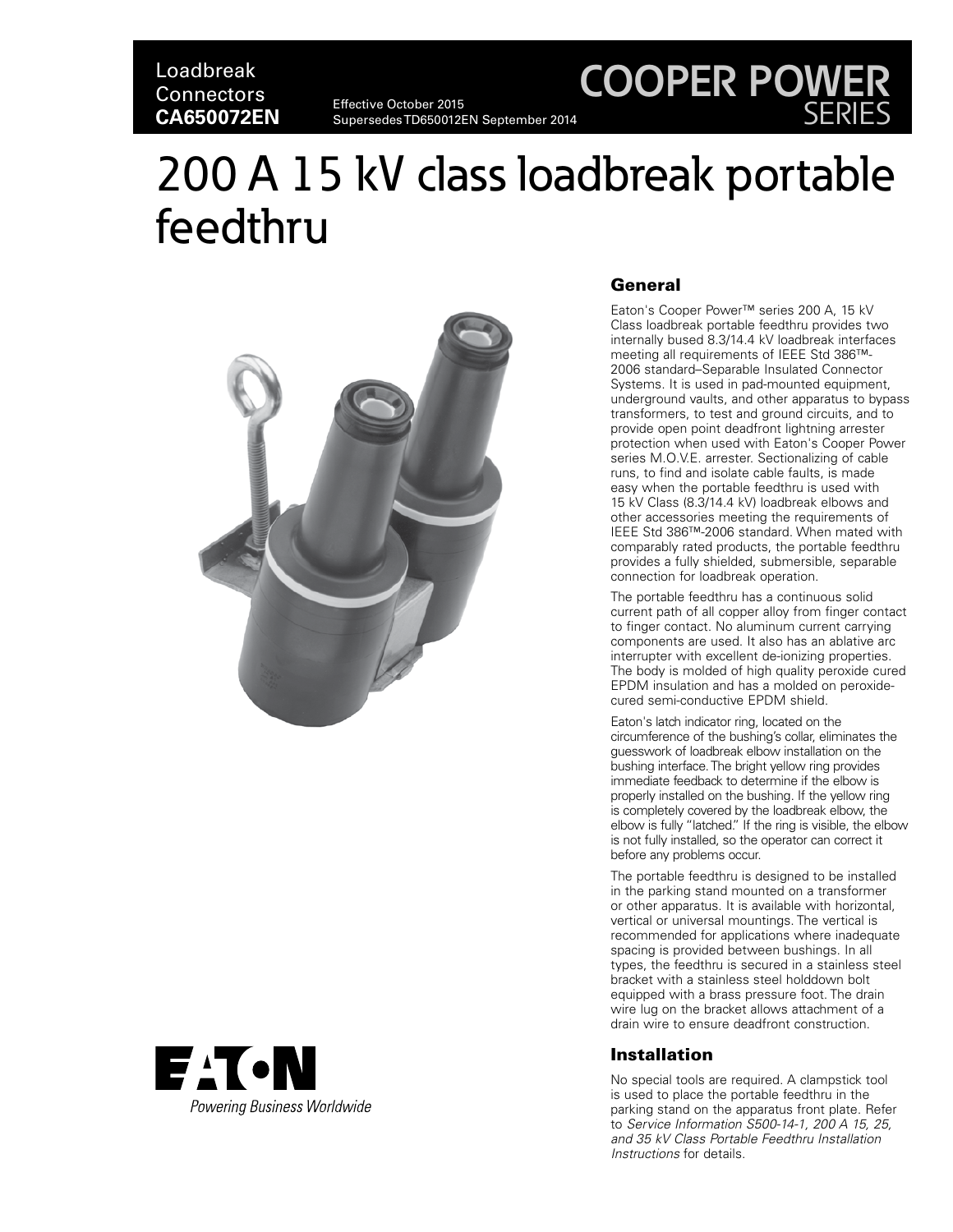#### Effective October 2015



**Figure 1. Illustration shows cutaway of loadbreak junction with continuous current path of all copper alloy. Field proven, all copper alloy current path ensures the coolest operating temperatures and reliable current flow.**

## Production tests

Tests conducted in accordance with IEEE Std 386™-2006 standard:

- AC 60 Hz 1 Minute Withstand
	- 34 kV
- Minimum Corona Voltage Level
- 11 kV

Tests conducted in accordance with Eaton requirements:

- Physical Inspection
- Periodic Dissection
- 

#### **Table 1. Voltage Ratings and Characteristics**

| <b>Description</b>             | kV   |
|--------------------------------|------|
| <b>Standard Voltage Class</b>  | 15   |
| Maximum Rating Phase-to-Phase  | 14.4 |
| Maximum Rating Phase-to-Ground | 8.3  |
| AC 60 Hz 1 Minute Withstand    | 34   |
| DC 15 Minute Withstand         | 53   |
| <b>BIL and Full Wave Crest</b> | 95   |
| Minimum Corona Voltage Level   |      |

Voltage ratings and characteristics are in accordance with IEEE Std 386™-2006 standard.

#### **Table 2. Current Ratings and Characteristics**

| <b>Description</b> | <b>Amperes</b>                                                                  |
|--------------------|---------------------------------------------------------------------------------|
| Continuous         | $200 \text{ A}$ rms                                                             |
| Switching          | 10 operations at 200 A rms at 14.4 kV                                           |
| Fault Closure      | 10,000 A rms symmetrical at 14.4 kV for 0.17 s after 10<br>switching operations |
| Short Time         | 10,000 A rms symmetrical for 0.17 s                                             |
|                    | 3,500 A rms symmetrical for 3.0 s                                               |

Current ratings and characteristics are in accordance with IEEE Std 386™-2006 standard.

# • Periodic X-ray Analysis Ordering information

To order the 15 kV Class Portable Feedthru Kits, refer to Table 3.

#### **Table 3. Portable Feedthrus**

| <b>Description</b>  | <b>Catalog Number</b> |
|---------------------|-----------------------|
| Horizontal Feedthru | <b>IPF215H</b>        |
| Vertical Feedthru   | <b>IPF215V</b>        |
| Universal Feedthru  | <b>IPF215U</b>        |

Each kit contains:

- Portable Feedthru with Bracket
- Shipping Caps (2637123B01) (not for energized operation)
- Installation Instruction Sheet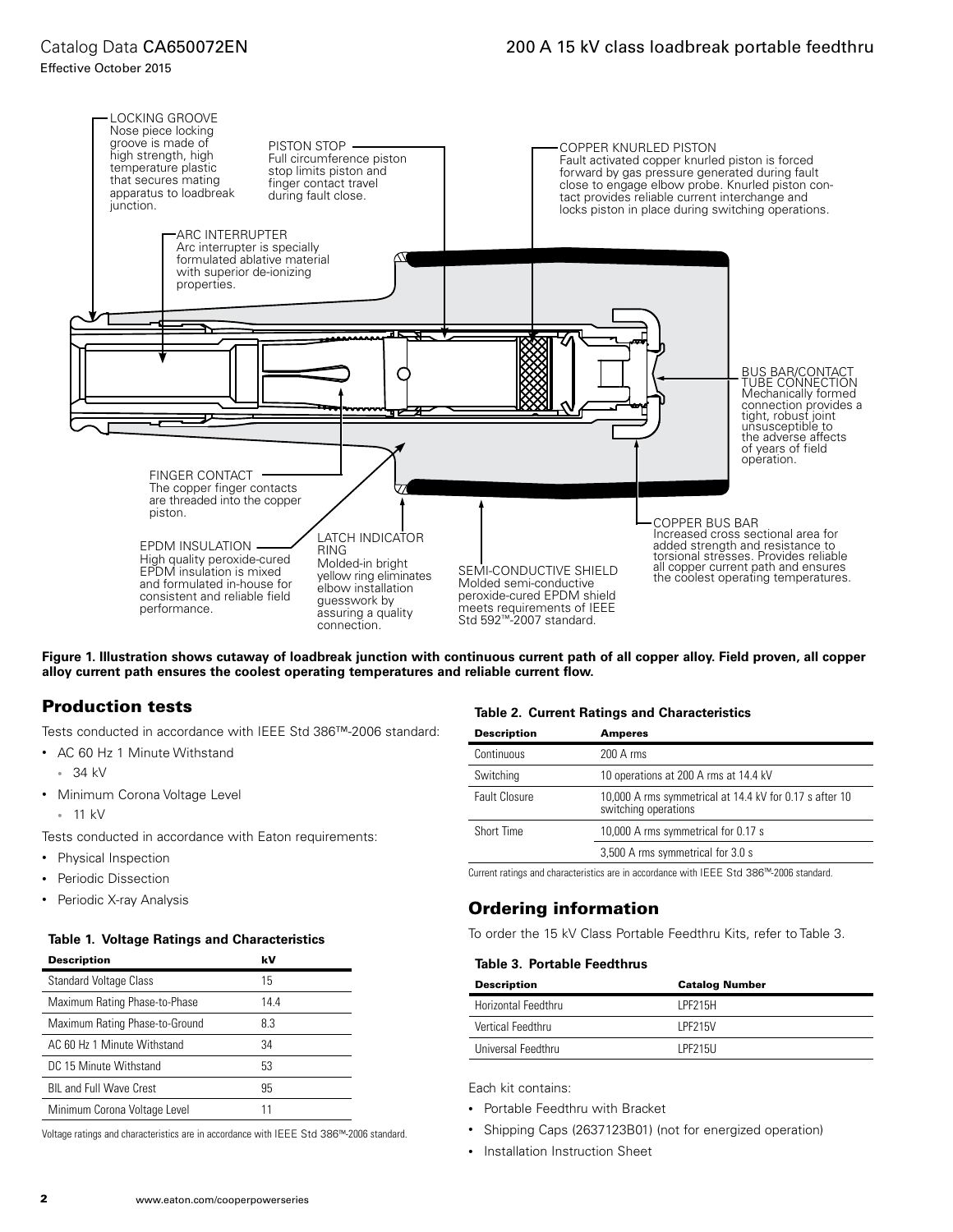### 200 A 15 kV class loadbreak portable feedthru





**Note:** Dimensions given are for reference only.



**Figure 3. Loadbreak portable feedthru stacking dimensions.**



**Figure 4. Side view of portable feedthru with mounting bracket, drain wire lug and eyebolt.**

**Note:** Dimensions given are for reference only.